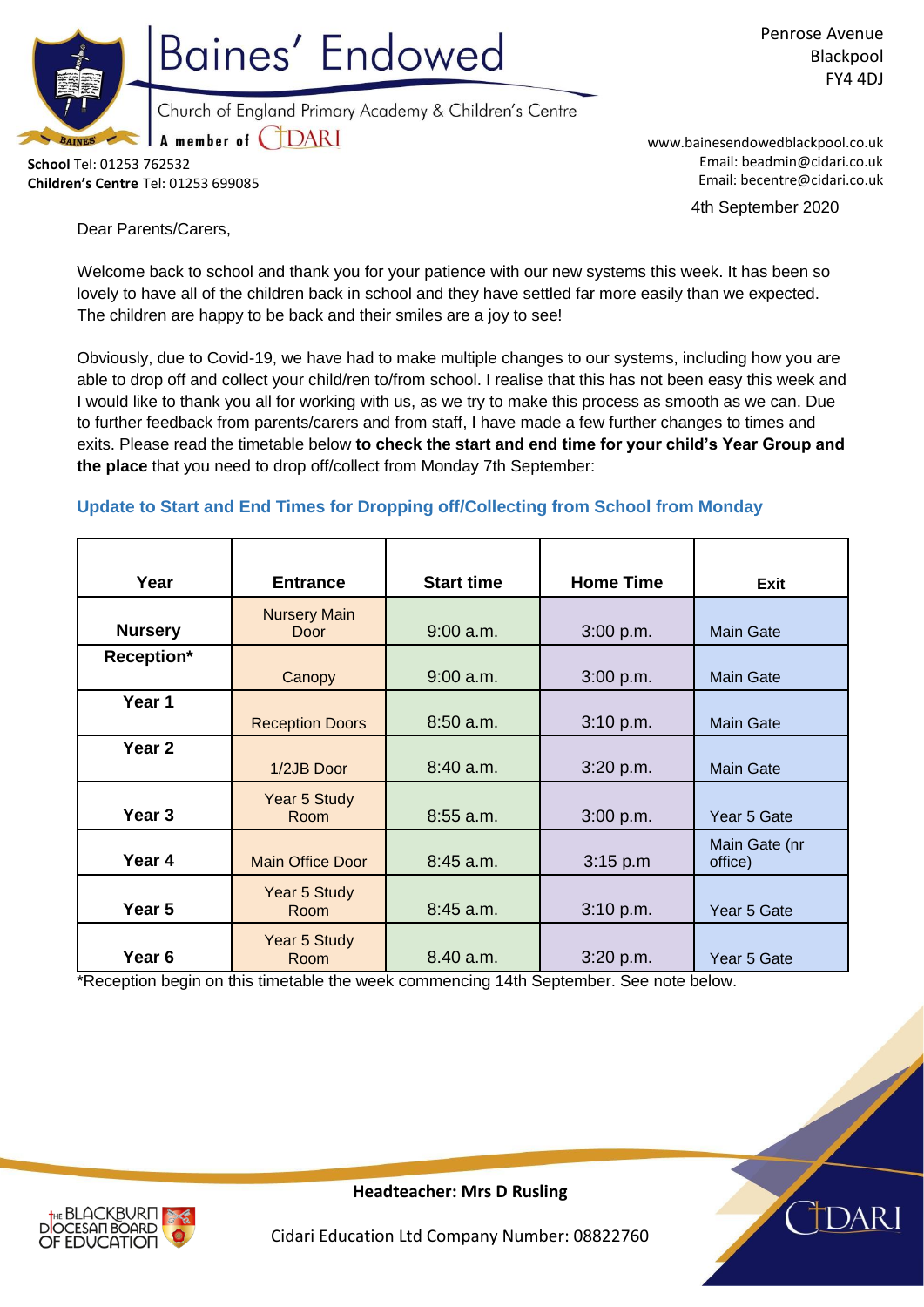

www.bainesendowedblackpool.co.uk

Email: beadmin@cidari.co.uk Email: becentre@cidari.co.uk

## **New To Reception Pupils**

Next week, commencing Monday 7th September, Reception pupils will be attending school on a parttime basis for one week:

- Children whose birthdays are September to February will be attending school each morning from 9:15 a.m. until 11:45 a.m.
- Children whose birthdays are March to August will attend school each afternoon from 1:15 p.m. until 3:00 p.m.

### **Compulsory Face Masks on Site**

May I please remind you all that, for your own safety and the safety of all others, you **MUST WEAR A FACE MASK ON OUR PLAYGROUND AND INSIDE OUR SCHOOL.** Thank you.

### **Meetings with Staff**

If you require a meeting with any member of staff, please contact the school office and a virtual appointment will be made for you.

### **Events this Half Term**

Further information regarding all events this half term will be sent out to you by Friday 11th September.

#### **Coronavirus Advice**

Please refer to the Gov.Uk website for up-to-date advice on coronavirus and what to do if you, or any of your family have symptoms, or you have come into contact with someone who has tested positive for the virus: [https://www.gov.uk/government/publications/covid-19-stay-at-home-guidance/stay-at](https://www.gov.uk/government/publications/covid-19-stay-at-home-guidance/stay-at-home-guidance-for-households-with-possible-coronavirus-covid-19-infection)[home-guidance-for-households-with-possible-coronavirus-covid-19-infection](https://www.gov.uk/government/publications/covid-19-stay-at-home-guidance/stay-at-home-guidance-for-households-with-possible-coronavirus-covid-19-infection)

Yours sincerely,